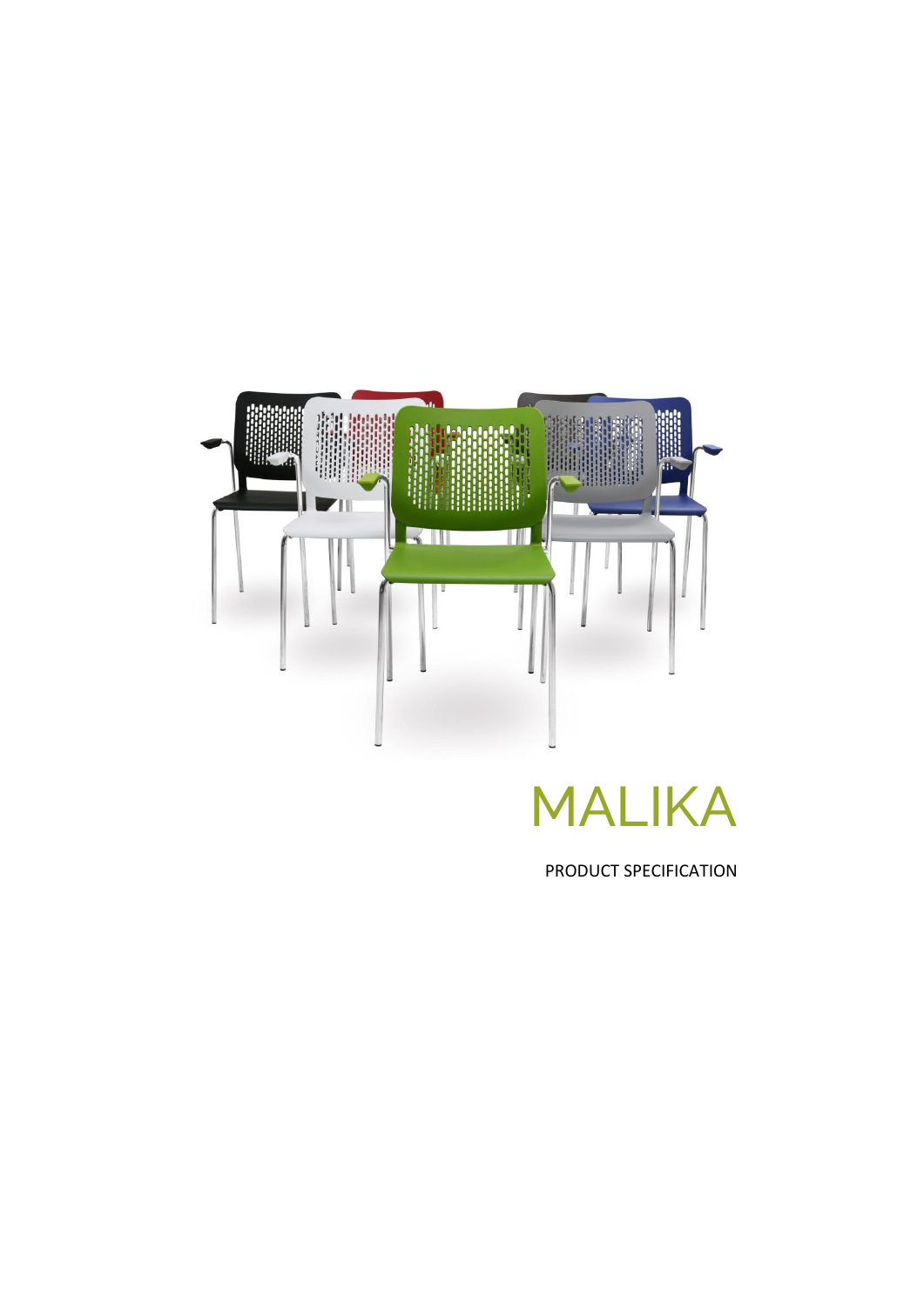

## MALIKA

The Malika is a practical and stylish multi-purpose seating range. Its' aerated back design attributes an ideal solution for conference and events. Perfect for training and meeting rooms as the Malika benefits from being stylish, strong and stackable

| Malika #01<br><b>BUILD</b><br>Polypropylene Seat<br>Polypropylene Back<br>Chrome Frame<br>4 Legged<br><b>CME Foam</b><br>Stackable 8 High<br>5 Year Warranty<br>Min 95% Recyclable                    | <b>DESIGN</b><br>Polypropylene Colours<br>Black, White, Red, Grey<br>Brown, Green & Blue<br><b>Upholstered Seat</b><br><b>Upholstered Back</b><br>Trolley<br>Linking (set)<br>Logo | <b>DIMENSIONS</b><br>Height<br>Width<br>Depth<br>Seat Height | <b>MM</b><br>845<br>500<br>535<br>460 |  |
|-------------------------------------------------------------------------------------------------------------------------------------------------------------------------------------------------------|------------------------------------------------------------------------------------------------------------------------------------------------------------------------------------|--------------------------------------------------------------|---------------------------------------|--|
| Malika #02<br><b>BUILD</b><br>Polypropylene Seat<br>Polypropylene Back<br>Chrome Skid Frame<br><b>CME Foam</b><br>Stackable 8 High<br>5 Year Warranty<br>Min 95% Recyclable                           | <b>DESIGN</b><br>Polypropylene Colours<br>Black, White, Red, Grey<br>Brown, Green & Blue<br><b>Upholstered Seat</b><br><b>Upholstered Back</b><br>Trolley<br>Linking (set)<br>Logo | <b>DIMENSIONS</b><br>Height<br>Width<br>Depth<br>Seat Height | <b>MM</b><br>845<br>540<br>510<br>460 |  |
| Malika #03<br><b>BUILD</b><br>Polypropylene Seat<br>Polypropylene Back<br>Chrome Frame<br>4 Legged Frame<br>Arms<br><b>CME Foam</b><br>Stackable 8 High<br>5 Year Warranty<br>Min 95% Recyclable      | <b>DESIGN</b><br>Polypropylene Colours<br>Black, White, Red, Grey<br>Brown, Green & Blue<br><b>Upholstered Seat</b><br><b>Upholstered Back</b><br>Trolley<br>Linking (set)<br>Logo | <b>DIMENSIONS</b><br>Height<br>Width<br>Depth<br>Seat Height | <b>MM</b><br>845<br>580<br>535<br>460 |  |
| Malika #05<br><b>BUILD</b><br>Polypropylene Seat<br>Polypropylene Back<br>Chrome Frame<br>4 Legged Frame<br><b>Writing Tablet</b><br>Arms<br><b>CME Foam</b><br>5 Year Warranty<br>Min 95% Recyclable | <b>DESIGN</b><br>Polypropylene Colours<br>Black, White, Red, Grey<br>Brown, Green & Blue<br><b>Upholstered Seat</b><br><b>Upholstered Back</b><br>Trolley<br>Linking (set)<br>Logo | <b>DIMENSIONS</b><br>Height<br>Width<br>Depth<br>Seat Height | <b>MM</b><br>845<br>615<br>690<br>460 |  |